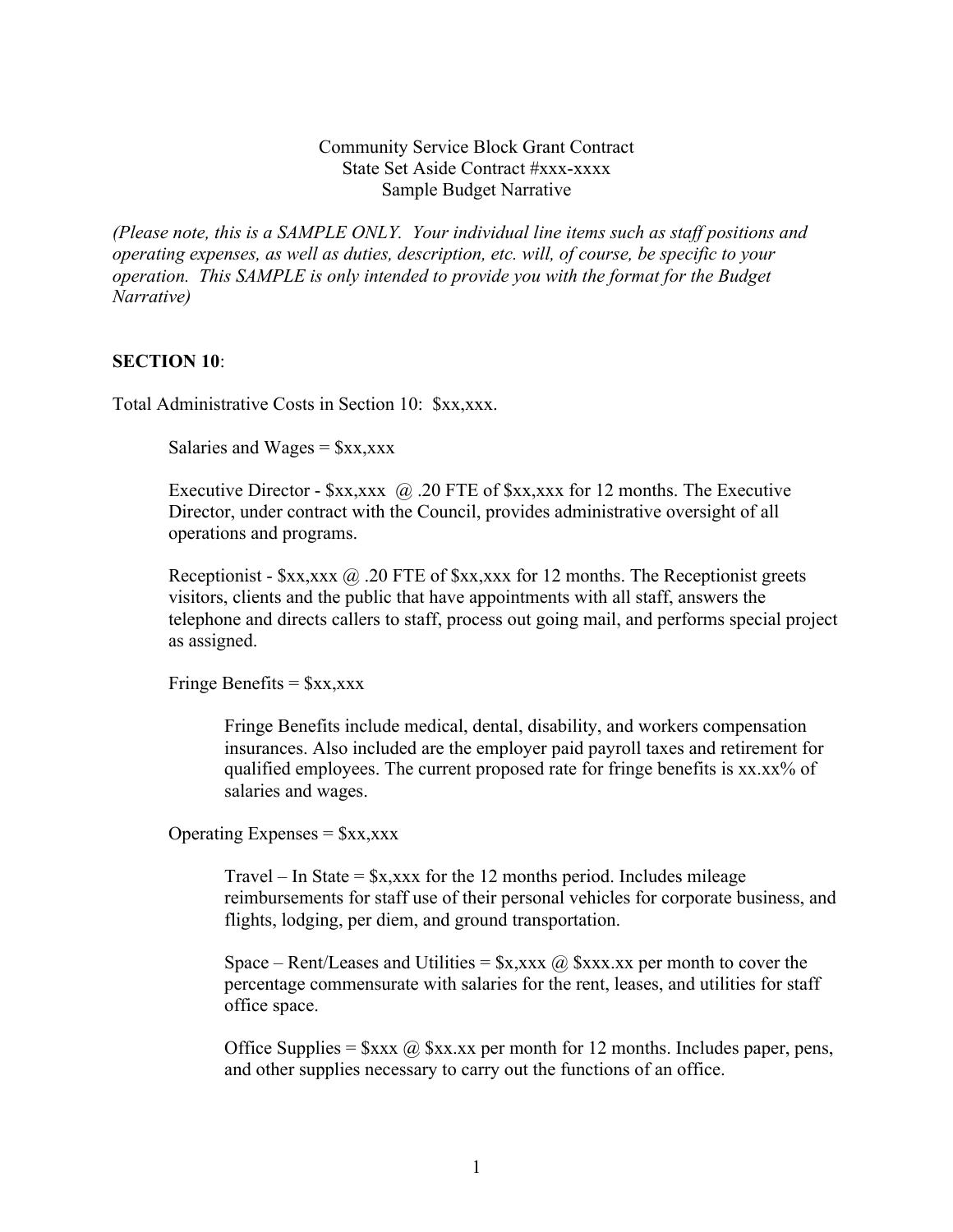Reproduction =  $\frac{2}{x}x \times a \cdot \frac{2}{x}x$  per month for twelve months. Includes the cost of copies and printed materials for the contract operations.

Consultant  $=$  \$xxx for the 12 month period. Includes a consultant to assist with (*enter task description*).

Postage =  $x \times a$   $\hat{a}$  xx.xx per month. Includes postage and parcel post costs necessary to carry out the duties under this contract.

Computers and Supplies = \$xxx for the 12 month period. Includes (*enter brief description of equip and/or supplies proposed here*).

Telephone  $=$  \$xxx for the 12 month period or \$xx.xx per month to cover the cost of local and long distance telephone service needed under this contract.

Insurance and Bonding  $=$  \$x,xxx for xx% of agency insurance expense for the 12 month period to cover CSBG administrative portion of professional conduct, general liability and non-owned automobile coverage.

Memberships and Subscriptions  $=$  \$xxx for the 12 month period. Includes memberships in regional and state associations, and subscriptions to publications that assist with improving the delivery of services under this contract.

Out-of-State Travel =  $x,xxx$  for the 12 month period. Includes travel for administrative staff to attend (*enter specific descriptions of any planned out of state travel, and justification for same*).

Indirect Costs (Other Costs Line) =  $x,xxx$ 

Indirect costs rate is based on the negotiated rate with the (enter cognizant agency name). The rate is currently projected at xx.xx% of (*enter base used in Indirect calculation, ie total funds, or wages or ?*).

## **Section 20:**

Total Program Costs in Section 20: \$xx,xxx.

Salaries and Wages =  $x, xxx$ 

Case Manager -  $x, x \times a$ , xx FTE of  $x, x \times x$ , xxx.xx for 12 months. The Case Manager provides client services for CSBG, WIA and other direct services.

Program Analyst -  $x, x \times \mathbb{Q}$  .xx FTE of  $x, x \times x$  for 12 months. The Program Analyst performs management information systems services for CSBG, WIA and other directs services to clients throughout the service delivery area.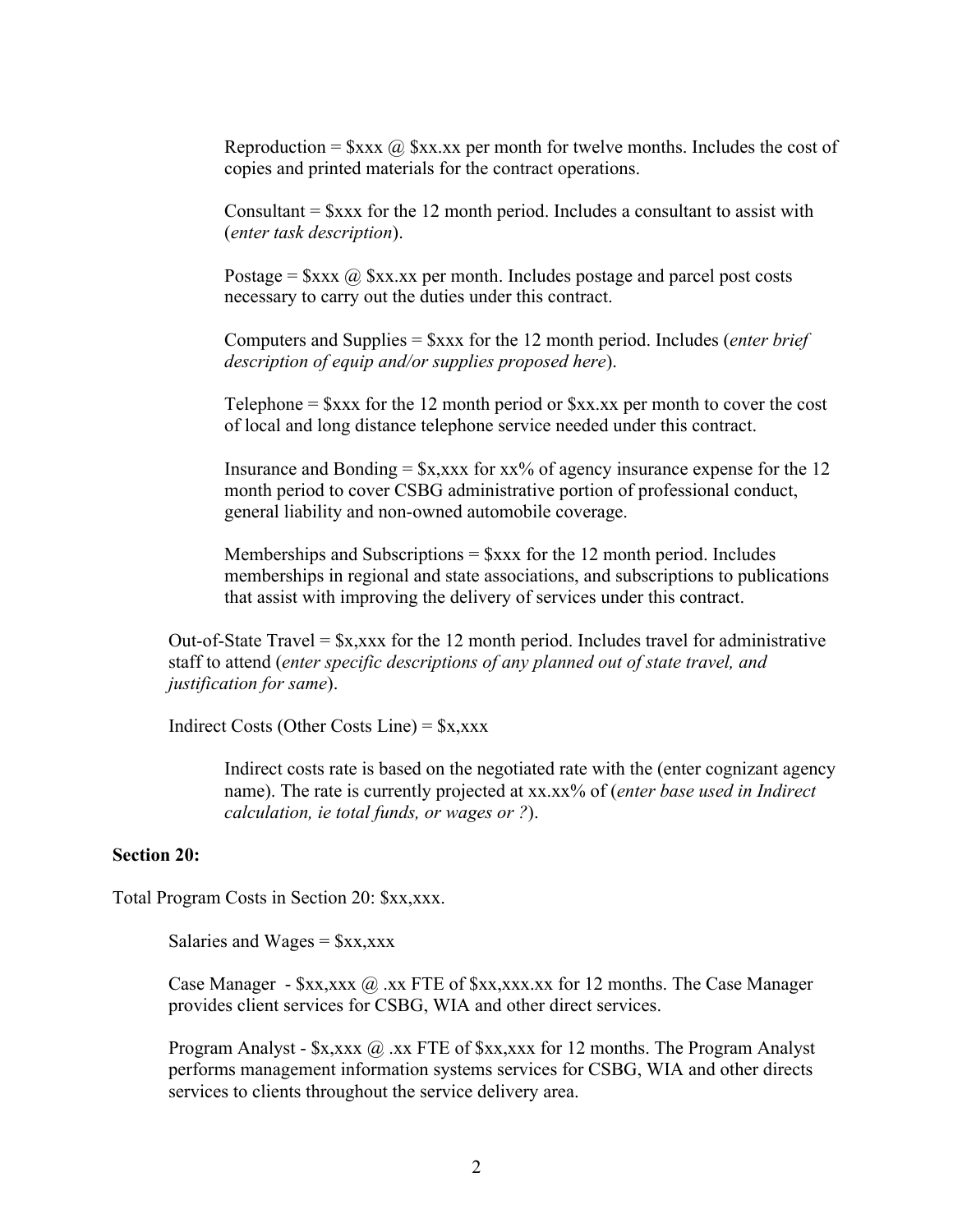Fringe Benefits =  $x, xxx$ 

Fringe Benefits include medical, dental, disability, and workers compensation insurances. Also included are the employer paid payroll taxes and retirement for qualified employees. The current proposed rate for fringe benefits is xx.xx% of salaries and wages.

Operating Expenses  $=$   $\frac{6}{3}$ xx, xxx

Travel – In State =  $x, xxx$  for the 12 months period. Includes mileage reimbursements for staff use of their personal vehicles for corporate business, and flights, lodging, per diem, and ground transportation.

Space – Rent/Leases and Utilities =  $x, x \in \mathbb{Q}$   $x, x \in \mathbb{Q}$  xxx.  $x \in \mathbb{Q}$  remorth to cover the percentage commensurate with salaries for the rent, leases, and utilities for program staff office space.

Office Supplies =  $\frac{8}{x} \times \frac{a}{x} \cdot \frac{8}{x} \cdot x$  per month for 12 months. Includes paper, pens, and other supplies necessary to carry out the functions of an office.

Reproduction =  $\frac{5x}{x}$   $\frac{a}{x}$   $\frac{5x}{x}$  are month for twelve months. Includes the cost of copies and printed materials for the contract operations.

Consultant  $=$  \$xxx for the 12 month period. Includes a consultant to assist with (*enter task description*).

Postage =  $\frac{8}{x}$   $\frac{8}{x}$   $\frac{8}{x}$   $\frac{8}{x}$   $\frac{8}{x}$  per month for twelve months. Includes postage and parcel post costs necessary to carry out the programmatic duties under this contract.

Computers and Supplies = \$xxx for the 12 month period. Includes (*enter brief description of equip and/or supplies proposed here*).

Telephone  $=$  \$xxx for the 12 month period or \$xx,xx per month to cover the cost of local and long distance telephone service needed under this contract.

Insurance and Bonding  $=$  \$x,xxx for xx% of agency insurance expense for the 12 month period to cover the CSBG programmatic portion of professional conduct, general liability and non-owned automobile coverage.

Memberships and Subscriptions  $=$  \$xx for the 12 month period. Includes memberships in regional and state associations, and subscriptions to publications that assist with improving the delivery of services under this contract.